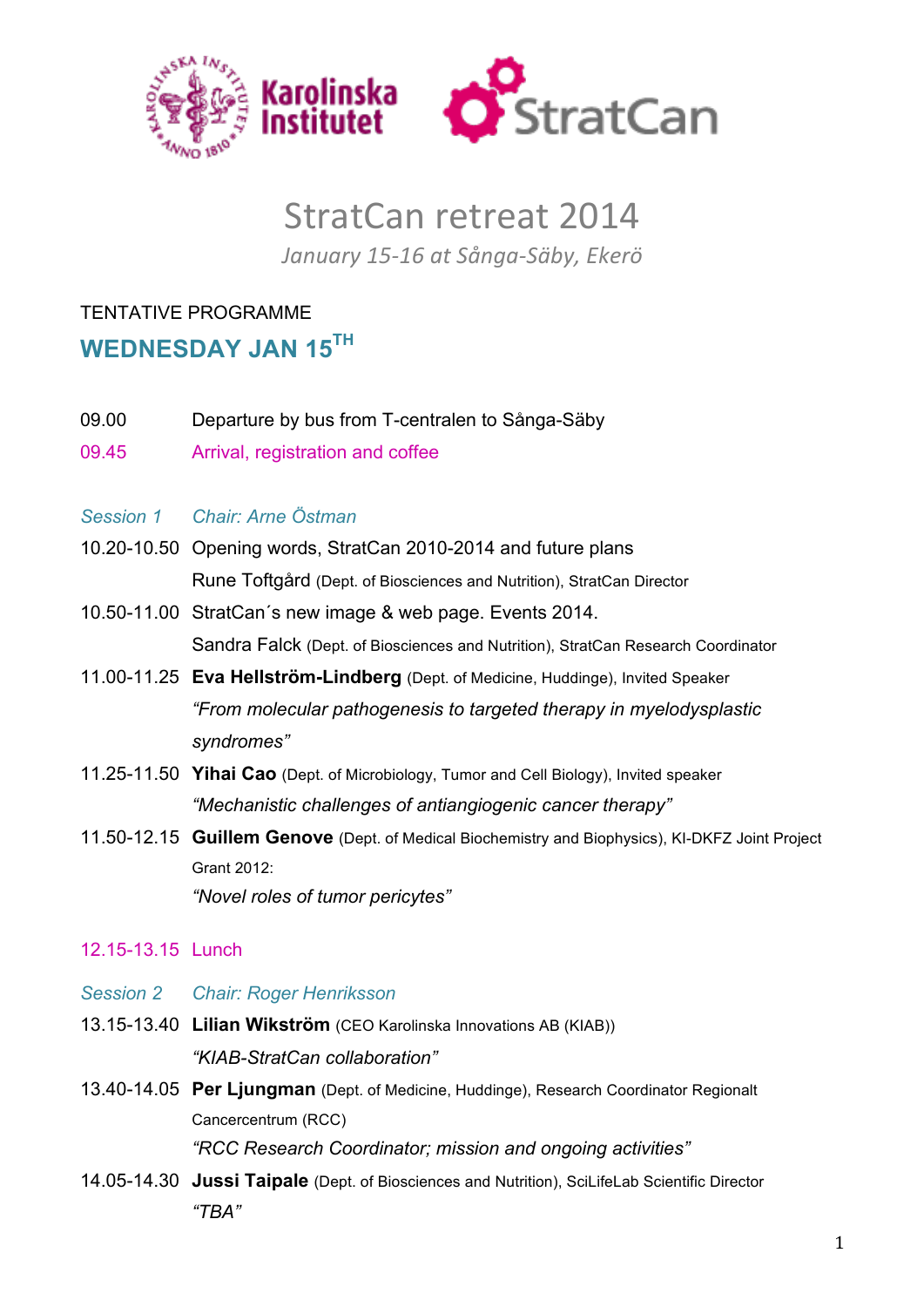

14.30-14.55 **Anders B Eriksson** (Dept. of Biosciences and Nutrition)

*"Karolinska High Throughput Center- applications in cancer research"*

- 14.55-15.15 **Ingemar Ernberg** (Dept. of Microbiology, Tumor and Cell Biology) **& Dan Grandér** (Dept. of Oncology-Pathology) "*Presentation of NatiOn - National research school in clinical cancer research"*
- 15.15-15.45 Coffee
- *Session 3 Chair: Rolf Kiessling*
- 15.45-16.10 **Lotta Hansson** (Dept. of Oncology-Pathology), StratCan Research Associate 2013: "*Development of targeted therapy for chronic lymphocytic leukemia.*"
- 16.10-16.35 **Roland Nilsson** (Dept. of Medicine, Solna), StratCan Research Associate 2013: "*Metabolomic studies of cancer cells reveals a key role for mitochondrial onecarbon metabolism"*
- 16.35-17.00 **Randall Johnsson** (Dept. of Cell and Molecular Biology), StratCan affiliated *"TBA"*
- 17.00-17.25 **Martin Jädersten** (Dept. of Medicine, Huddinge), Grants for Clinicians 2011: *"Genetic studies in myelodysplastic syndromes."*
- 17.30-18.15 Check-in/ Free discussions
- 18.15-19.00 Poster session with wine & snack
- 19.00 Dinner

Time for discussions in the lounge/ by the bar as well as the option for Sauna (and swimming – both pool and sea!) for those interested (Sauna open until 01.00).